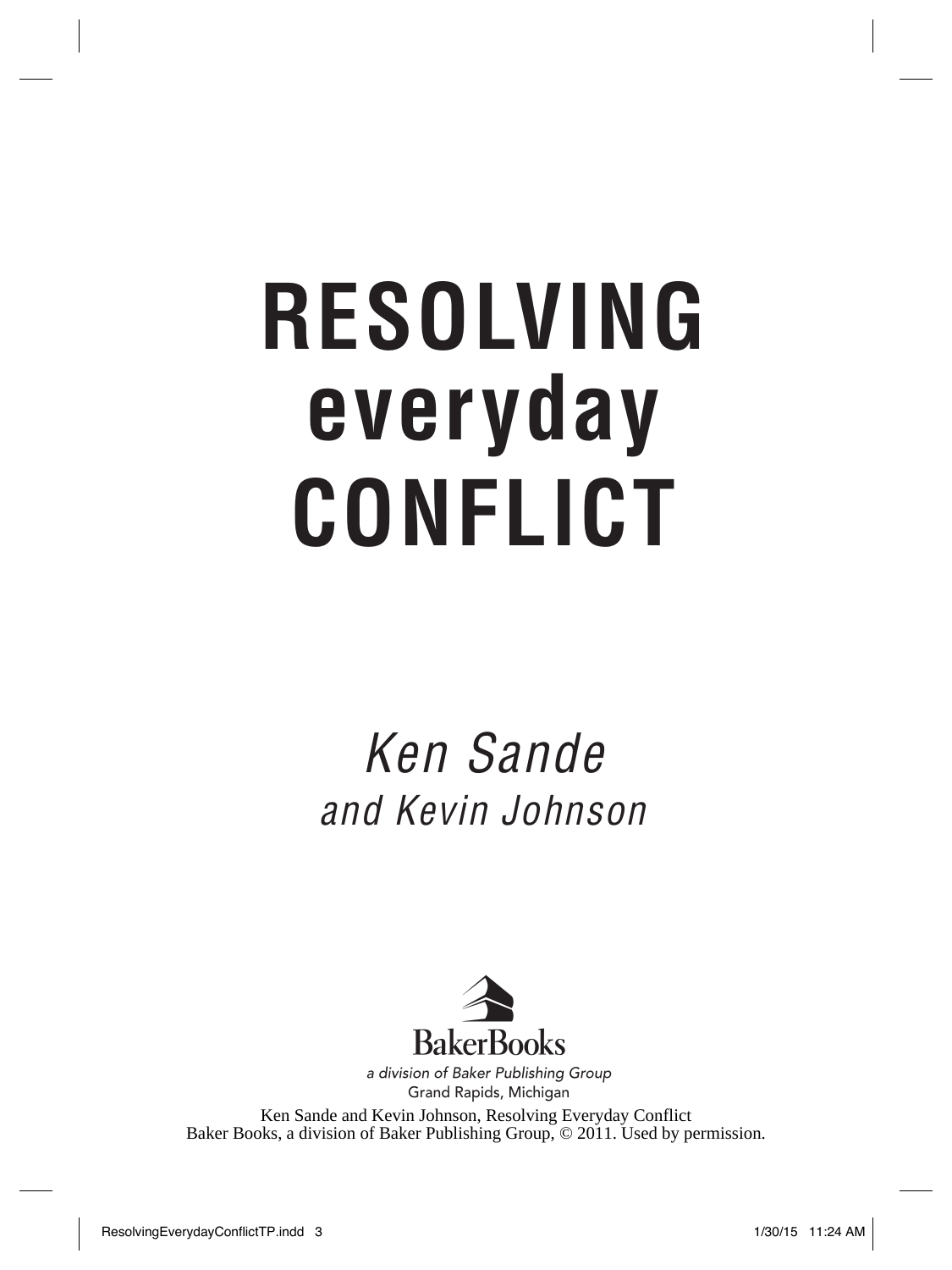© 2011 by Peacemaker Ministries

Published by Baker Books A division of Baker Publishing Group P.O. Box 6287, Grand Rapids, MI 49516-6287 www.bakerbooks.com

Updated edition published 2015 ISBN 978-0-8010-0568-8

Printed in the United States of America

All rights reserved. No part of this publication may be reproduced, stored in a retrieval system, or transmitted in any form or by any means—for example, electronic, photocopy, recording—without the prior written permission of the publisher. The only exception is brief quotations in printed reviews.

The Library of Congress has cataloged the previous edition as follows: Sande, Ken.

Resolving everyday conflict / Ken Sande and Kevin Johnson.

 p. cm. ISBN 978-0-8010-1386-7 (pbk. : alk. paper) 1. Conflict management—Religious aspects—Christianity. 2. Interpersonal relations—Religious aspects—Christianity. I. Johnson, Kevin (Kevin Walter) II. Title. BV4597.53.C58S26 2011 248'.4—dc22 2011002289

Scripture quotations identified NIV are from Holy Bible, New International Version®. NIV®. Copyright © 1973, 1978, 1984, 2010 by Biblica, Inc.™ Used by permission of Zondervan. All rights reserved worldwide. www.zondervan.com

Scripture quotations identified NLT are from the Holy Bible, New Living Translation, copyright © 1996, 2004, 2007 by Tyndale House Foundation. Used by permission of Tyndale House Publishers, Inc., Carol Stream, Illinois 60188. All rights reserved.

Scripture quotations identified ESV are from The Holy Bible, English Standard Version® (ESV®), copyright © 2001 by Crossway, a publishing ministry of Good News Publishers. Used by permission. All rights reserved. ESV Text Edition: 2007

15 16 17 18 19 20 21 7 6 5 4 3 2 1

In keeping with biblical principles of creation stewardship, Baker Publishing Group advocates the responsible use of our natural resources. As a member of the Green Press Initiative, our company uses recycled paper when possible. The text paper of this book is composed in part of post-consumer waste.

green

Ken Sande and Kevin Johnson, Resolving Everyday Conflict TIATIVE Baker Books, a division of Baker Publishing Group, © 2014. Used by permission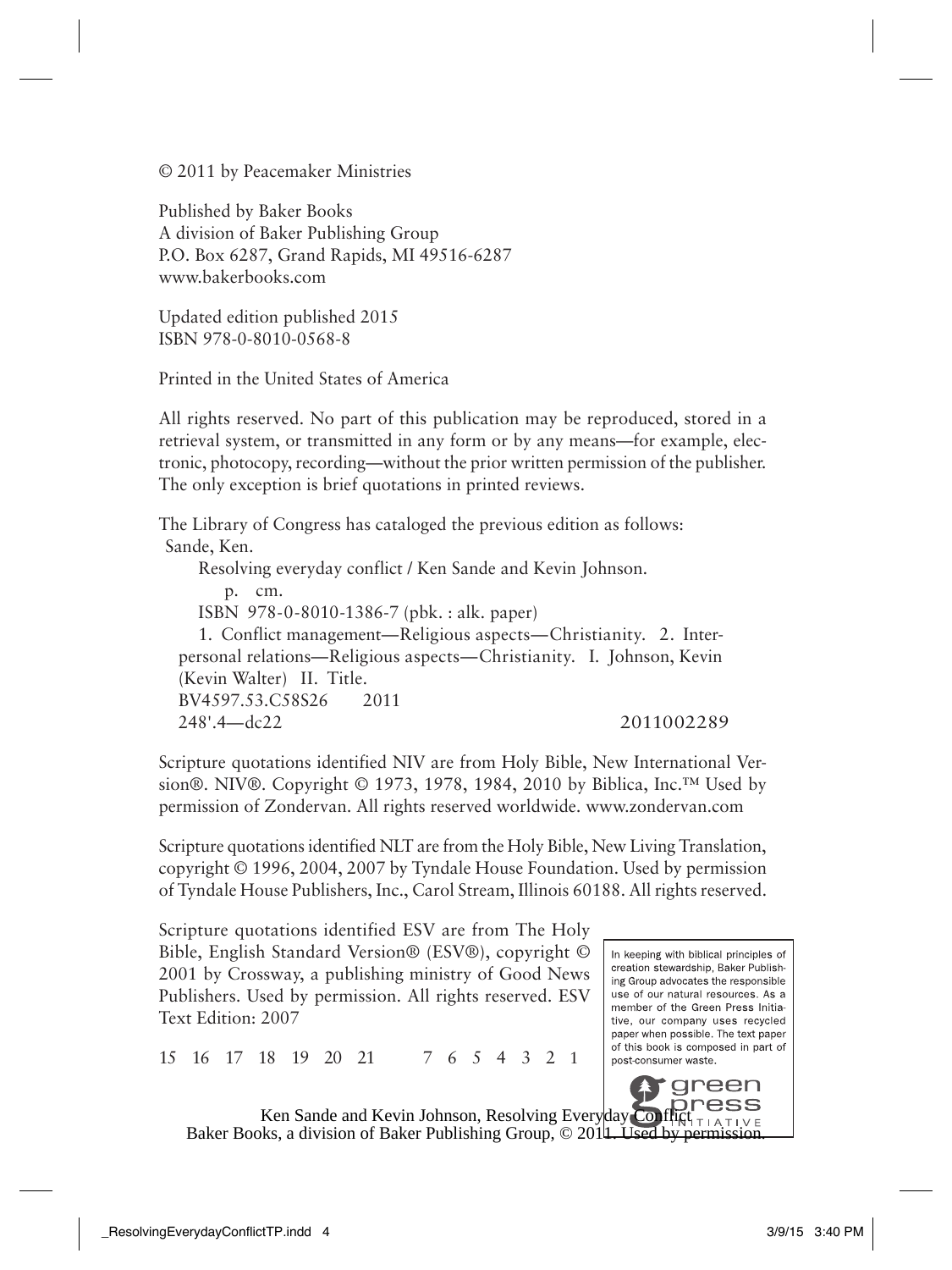# **CONTENTS**

Introduction *7*

- 1. The Nature of Conflict: *What It Is and Where It Comes From 11*
- 2. The Hope of the Gospel: *Life-Changing Power that Can Heal Your Relationships 23*
- 3. Escaping, Attacking, or Peacemaking: *A Biblical Response to Conflict 35*
- 4. G1: Go Higher: *Bringing God into Your Situation 45*
- 5. G2: Get Real: *Owning Your Part of a Conflict 57*
- 6. G3: Gently Engage: *Helping Others Own Their Part of a Conflict 71*
- 7. G4: Get Together: *Giving Forgiveness and Arriving at a Reasonable Solution 85*
- 8. Overcome Evil with Good: *Pressing On with Deliberate Love 99*
- 9. Appendix: Questions for Reflection and Discussion *111* Ken Sande and Kevin Johnson, Resolving Everyday Conflict Baker Books, a division of Baker Publishing Group, © 2011. Used by permission.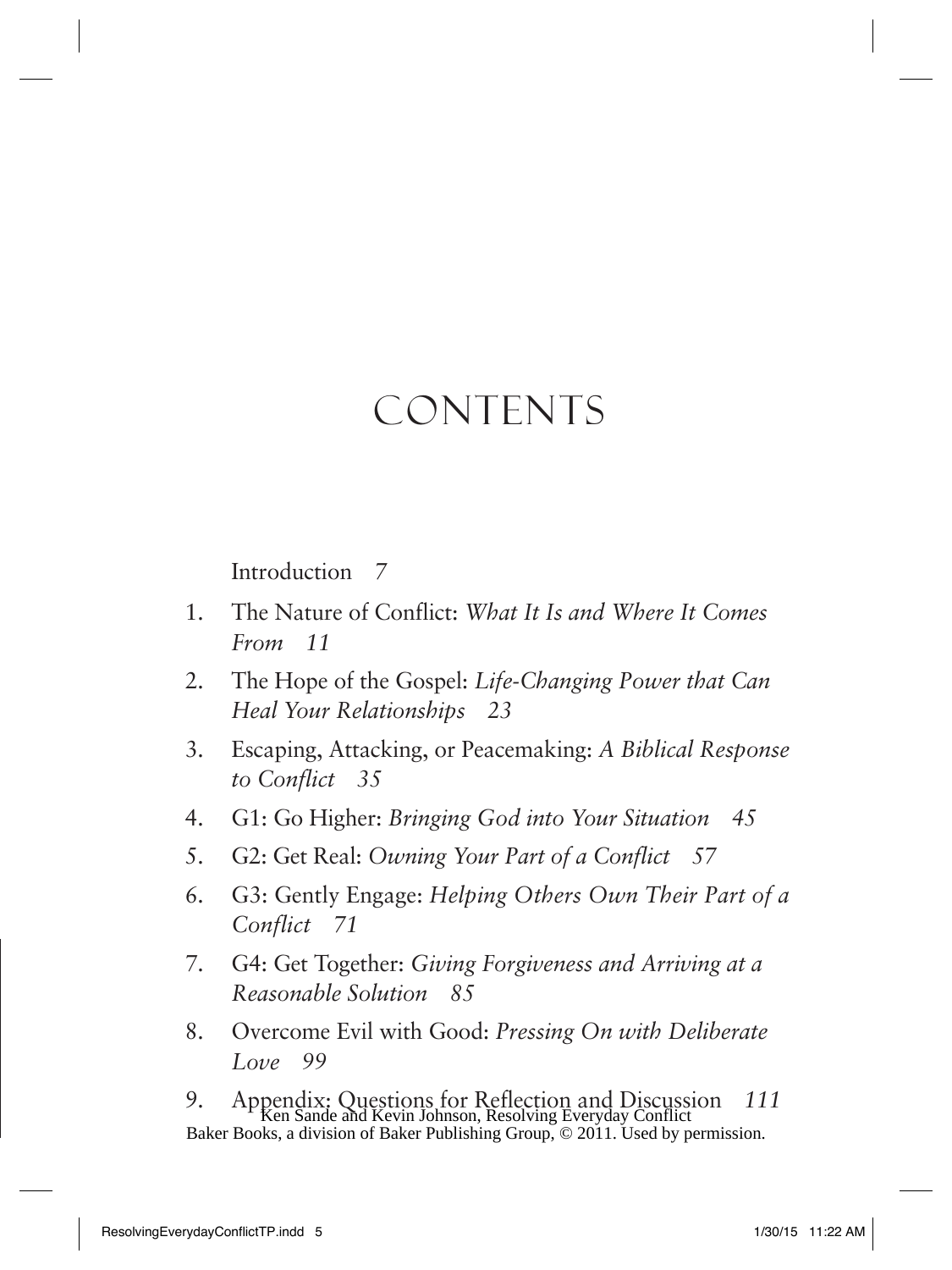# Introduction

Welcome!<br>Since you picked up this book, there's a good chance you're experiencing some conflict in your life. Welcome to the club!

Conflict is a normal part of life. As long as you live around other people, you're going to find your opinions and actions bumping up against someone else's. Sometimes you'll be able to simply back off and go your own way. But you have probably discovered that sometimes walking away doesn't work.

Many relationships are too important to walk away from. Some issues are too big to give in to. And some people just won't let go until they get everything they want. Add a variety of intense emotions to the mix, and conflict can get very messy and painful.

But it doesn't have to be that way. If you keep reading this book, you'll discover that conflict doesn't have to be painful or destructive. Sande and Kevin Johnson, Resolving Everyday Conflict, you destructive and Kevin Johnson, Resolving Everyday Conflict, you Baker Books, a division of Baker Publishing Group, © 2011. Used by permission.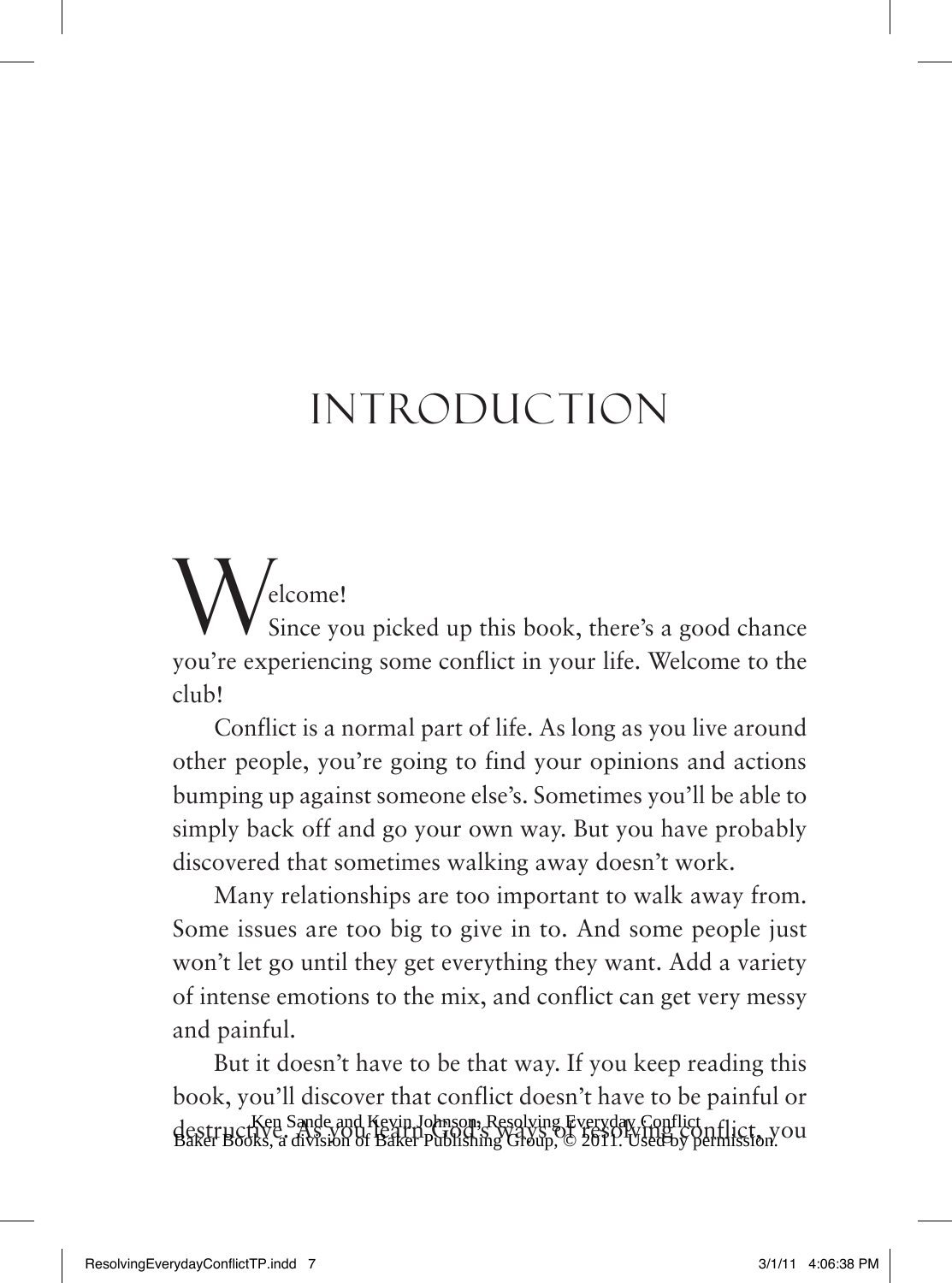can approach conflict as an opportunity to make relationships closer and stronger, to find solutions that are fair for everyone, and—best of all—to please and honor God.

Please and honor God? I'll bet that isn't the first thing you think of when conflict strikes. Well, it wasn't for me either. For the first twenty-five years of my life, my chief goal in conflict was to please and honor myself and get what I wanted. God was not in the picture. As a result, when I encountered conflict, I either walked over others or simply gave up on difficult relationships.

But while I was working as an engineer in the medical field, Jesus came into my life in a personal and powerful way. He began to change me in ways that turned my priorities upside down. He also gave me new insights and skills for dealing with difficult people. As a result, I became a more productive employee and was promoted. My friends told me I was a lot easier to be around!

God continued to transform me into a peacemaker during law school and my early days as an attorney. In one conflict after another—some of which had been tied up in court for years—God was working through me to bring peace in seemingly impossible situations.

I found peacemaking to be so rewarding that I became a full-time Christian conciliator in 1982. Since then I have been privileged to see how God's peacemaking principles can be used to stop divorces, rebuild marriages, restore friendships, reunite churches, settle lawsuits, and even bring peace between warring tribes in Africa and Asia. Seriously!

If you Ken Sande and Kevin Johnson, Resolving Everyday Conflict<br>If you wantake to a principle business of the Price in your life, Baker Books, a division of Baker Publishing Group, © 2011. Used by permission.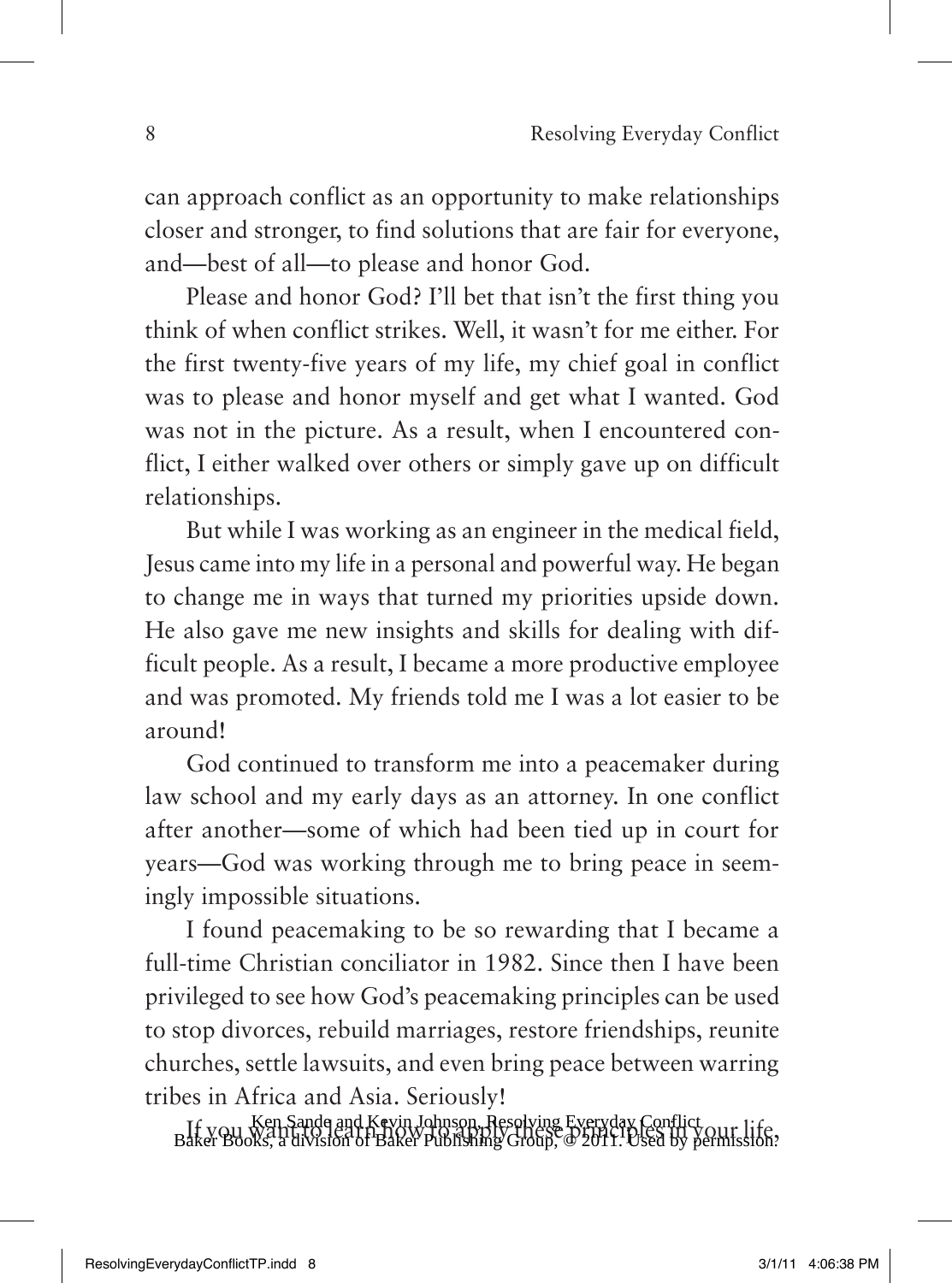keep reading this book. If you take these concepts seriously, your marriage, friendships, and job will never be the same. Instead of running away from conflict or being the one who always seems to make it worse, you can become the person others count on to bring understanding, justice, and reconciliation.

If you find the principles in this book helpful and want to dig deeper on specific peacemaking issues, read my book *The Peacemaker: A Biblical Guide to Resolving Personal Conflict,*  which has been translated into eleven languages and is being used around the world to teach Christians how to resolve conflict. For more information on Peacemaker Ministries' resources, testimonies, training, or services, visit *www.Peacemaker.net*.

May God transform you more and more into a peacemaker and use you to bring peace into the lives of those around you.

Ken Sande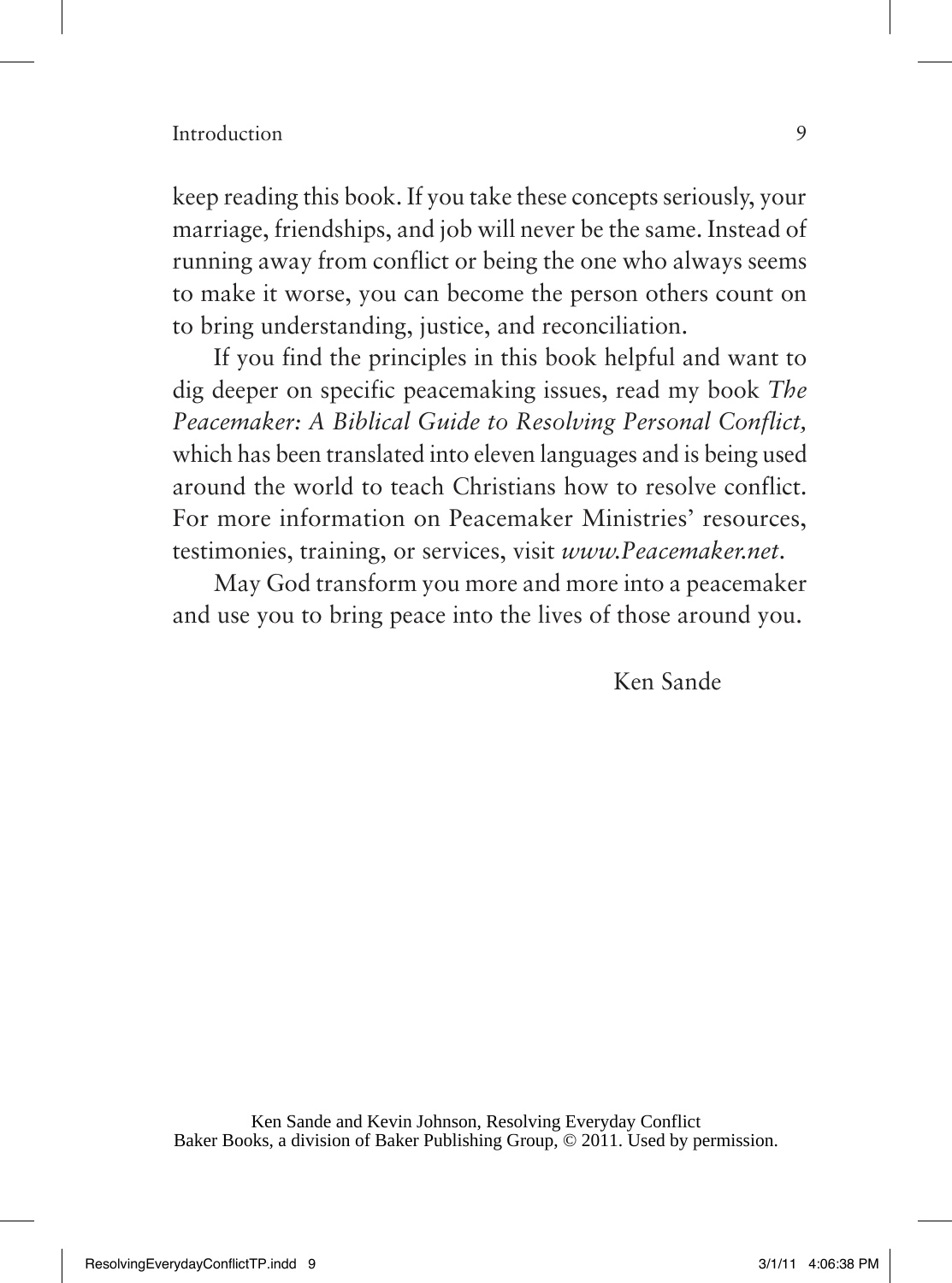# The Nature of Conflict *What It Is and Where It Comes From*

1

I travel often for work, and eating in restaurants can grow old.<br>When I finally reach home, there's only one place I want to<br>eat: our kitchen table. But while I'm away, Corlette's hands have travel often for work, and eating in restaurants can grow old. When I finally reach home, there's only one place I want to been full managing our family, so when I get back, she loves to eat any place but home!

In the early days of our marriage, our differing desires on where to eat could lead to ridiculously intense conflict. When Corlette met me at the airport, I would hug the kids, kiss her cheek, and then quickly ask, "So what's for dinner?"

Sometimes she responded, "Ken, it's been a crazy day. I didn't have time to make anything. Can we just go out?"All too often my selfishness kicked in. With a deep sigh I replied, "Okay, if you really water Sande and Keyin Johnson, Resolving Everyday Conflict while. I've<br>Ken Jungary Magnetic Burgh Burgh of me only to me of the catholic while. I've Baker Books, a division of Baker Publishing Group, © 2011. Used by permission.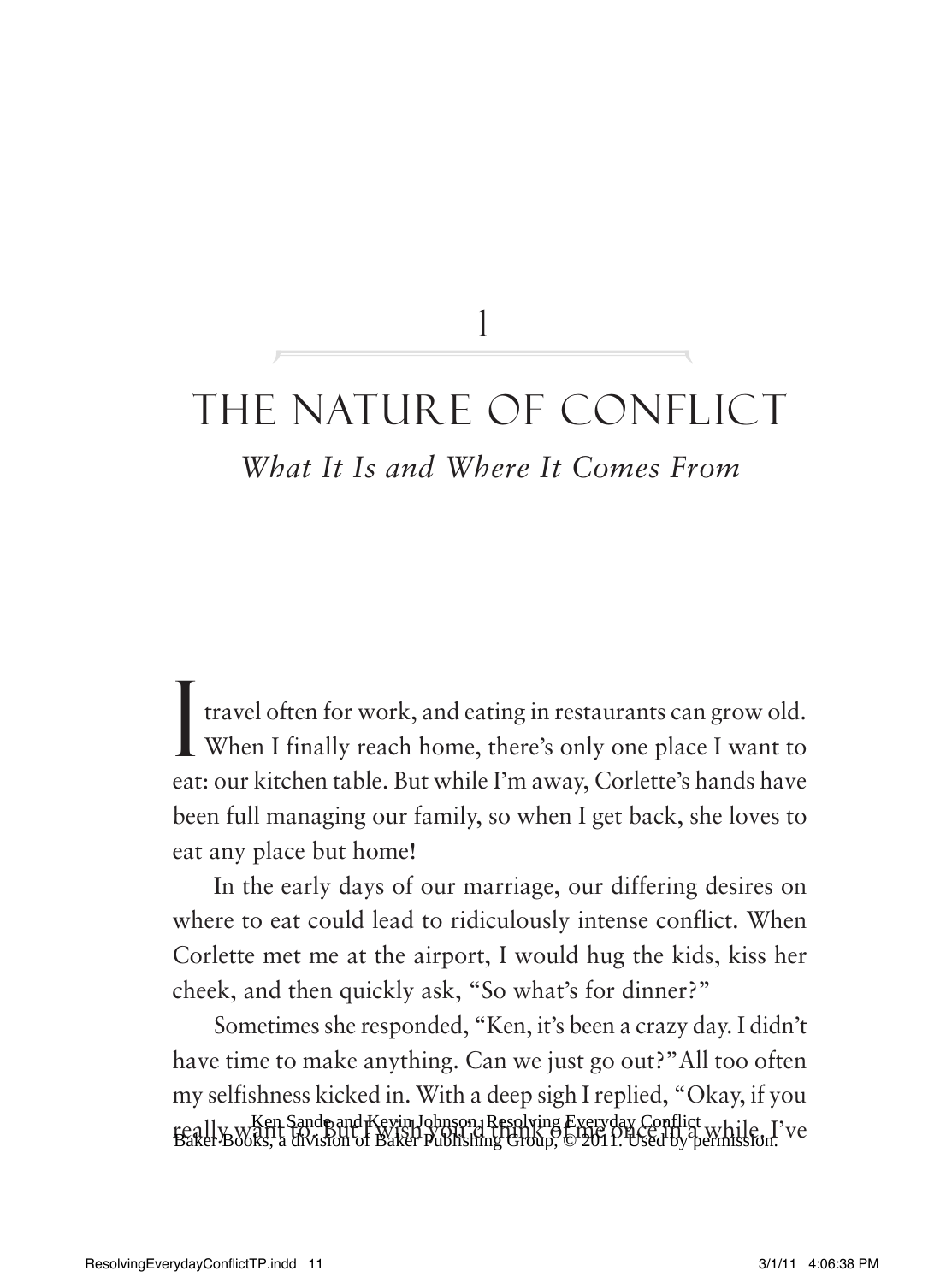been on the road for days, all alone in drab hotel rooms, eating out three times a day. I'd just love a home-cooked meal."

"*Me* think about someone else?!" Corlette might reply. "You didn't even ask what kind of day I've had. The kids have been impossible. I had to take Mom to the doctor. And the dog threw up all over the carpet. But all you're thinking about is my pulling together a big meal for you!"

Sometimes one of us realized we were sliding down a slippery slope and saw it was time to turn the conversation in a different direction. Other times, I'm ashamed to say, we headed further downhill before we realized how selfish we were acting.

#### **Never-Ending Conflict**

*Aren't you tired of all the fighting?* From our homes to our neighborhoods, workplaces, schools, and churches, conflict surrounds us. As a lawyer and full-time Christian mediator, I have seen thousands of conflicts up close. I have witnessed divorce and custody battles, neighborhood feuds, personal injury actions, contract disputes, and church splits. As a former engineer and now as a ministry leader, I know how quickly a workplace can become poisoned by disagreements. As a husband and father, I understand the day-to-day frustrations families face at home.

Because I live in the same world you do, I know that chances are, you've experienced conflict recently as well. Perhaps you're experiencing the anguish of an unreconciled relationship right now.

*I want to give you another way of handling conflict that you can use the rest of your life.* Even though conflict is present in every part of life, I have seen peace come even to the most Ken Sande and Kevin Johnson, Resolving Everyday Conflict, 1.<br>hopeless situation of Back through Every Eggin (1941) Baker Books, a division of Baker Publishing Group, © 2011. Used by permission.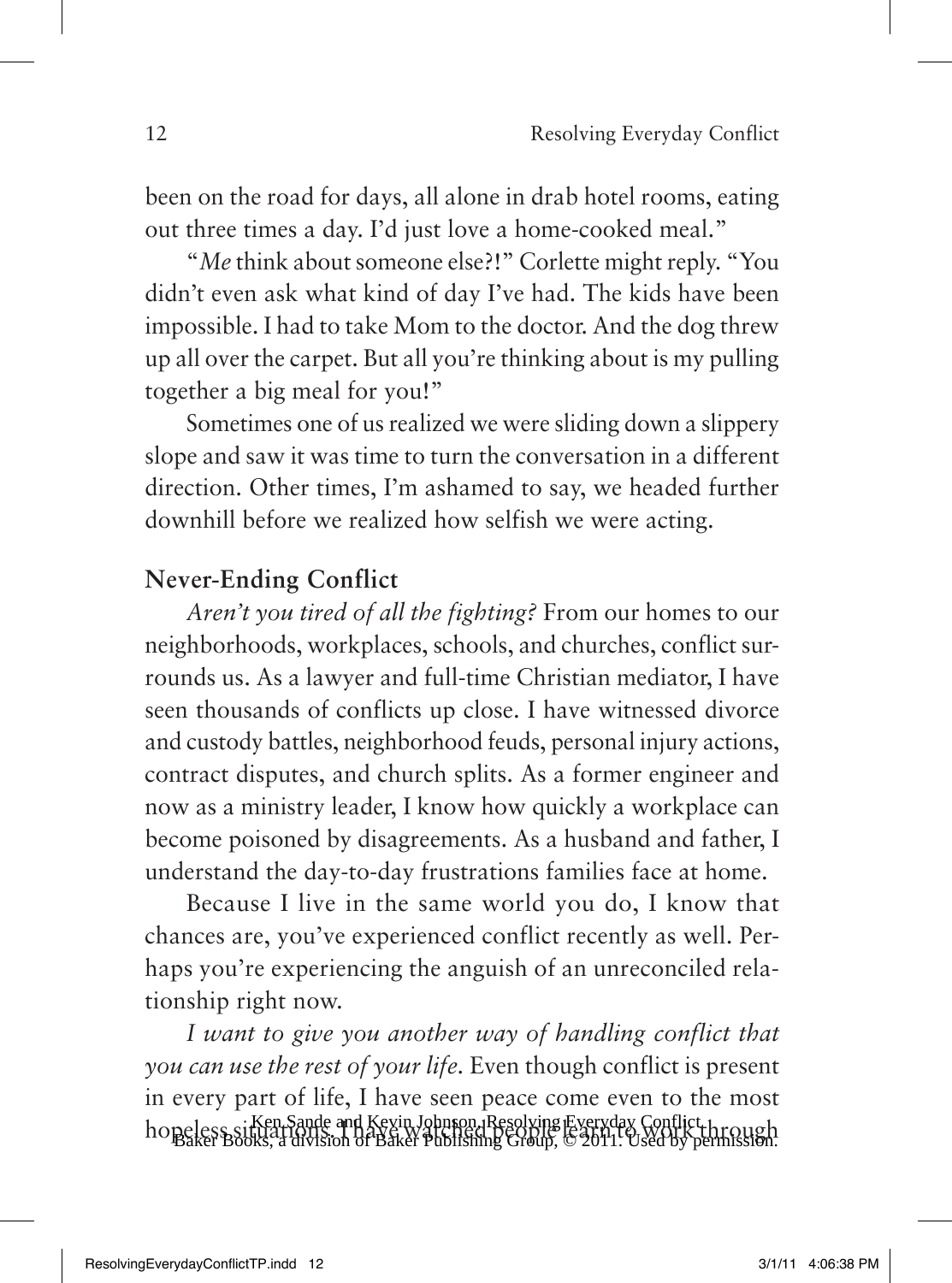the most severe differences, turning frustration into opportunity. They overcome division and enjoy harmony. Their anger gives way to love, mercy, forgiveness, strength, and wisdom. How do these amazing changes happen? Through a special kind of *peacemaking*. This peacemaking is applying the gospel and God's principles for problem solving to everyday life.

*In the Bible, God gives us a powerful way to respond to conflict*. Our natural approach to conflict is to focus on what an opponent did to us. Yet if we try to resolve conflict by focusing only on what someone else did wrong, we never reach a real solution.

God's approach begins with us understanding the gospel everything Jesus Christ accomplished for us on the cross. Through the gospel, God treats us with extraordinary, unearned kindness. And his gracious response to us gives us power to respond to others in an entirely new way. Once we understand how the good news of Jesus empowers real reconciliation, we can begin to learn and apply God's practical steps to peacemaking. These steps aren't difficult to discover. They're clearly taught by Jesus and others in the Bible. God explains why conflicts happen and how we should deal with them.

## Peacemaking is applying the gospel and God's principles for problem solving to everyday life.

Peacemaking comes naturally to no one. It always goes against our normal human impulses. But the more we draw on God's power, and the more we wrestle with and obey what God teaches, the more effectively we can work out disagreements with other Sande and Kevin Johnson, Resolving Everyday Conflict<br>Rath Other S division of Baker Publishing Group © 2011, Used by r Baker Books, a division of Baker Publishing Group, © 2011. Used by permission.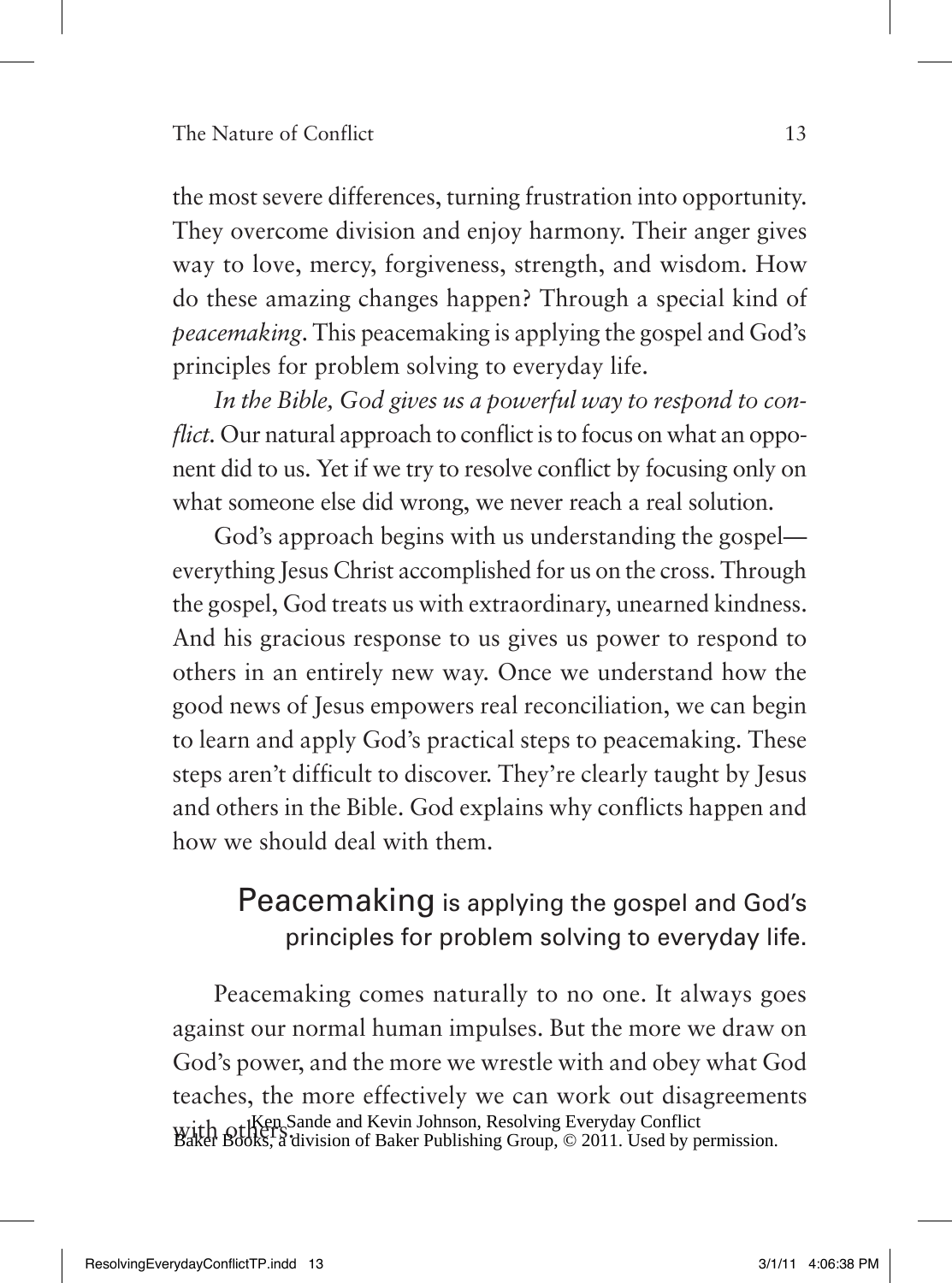## **What Is Conflict?**

*Conflict happens when you are at odds with another person over what you think, want, or do.* Conflict can involve everything from small disagreements to major disputes, and it can result in not only hurt feelings, but also damaged property.

# Conflict happens when you are at odds with another person over what you think, want, or do.

*Conflict begins when you don't get what you want.* The conflicts you experience don't happen in a vacuum. They don't appear from nowhere. If you live in the Western world, you are most likely bombarded all day long by messages that are 100 percent about self. Life is all about me. My wants, my wishes, my desires, and my needs are much more important than anything you value. If you're a parent, you know that children absorb this message all day long. They hear, "I have the right to whatever I want. I have the right to have it my way. I deserve it." If this idea sinks in—the idea that I deserve whatever I want, whenever I want it—I'm going to get mad when I don't get it. And if I'm not getting what I want, I might start punishing others for it. That's where conflict starts. I fight because I'm not getting what I want. James 4:1–2 points out the source of conflict when it tells us, "What causes fights and quarrels among you? Don't they come from your desires that battle within you? You want something but don't get it. You kill and covet, but you cannot have what Ken Sande and Keyin Johnson, Resolving Everyday Conflict<br>have what want is the second warm of the fight of the fight of the second was Baker Books, a division of Baker Publishing Group, © 2011. Used by permission.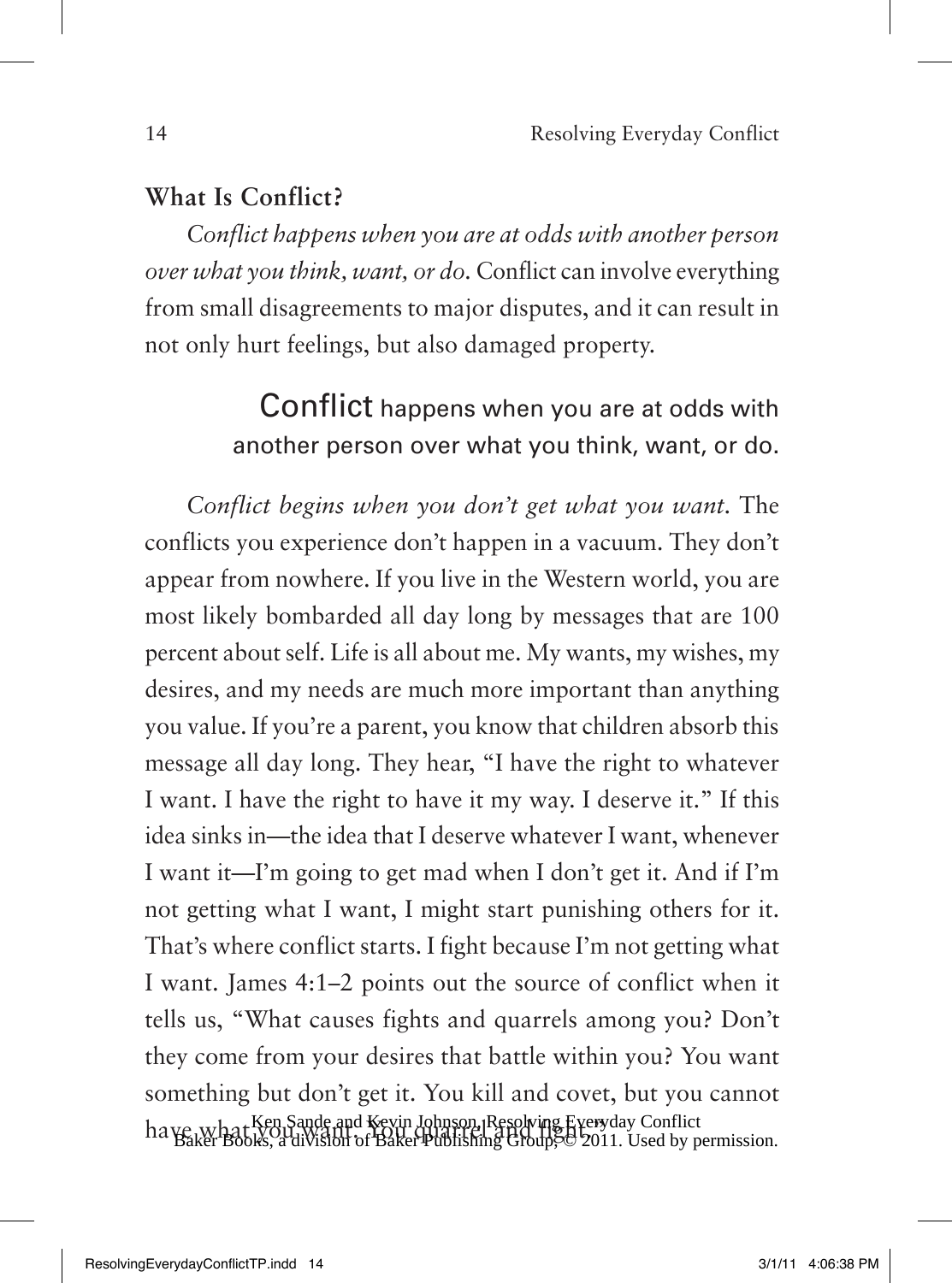#### **Christians and Conflict**

*As Christians we can't escape conflict*. Maybe you have picked up the idea that being a good person will help you steer clear of major clashes. If you try hard to do right, then people won't disrespect or mistreat you. Or perhaps you have been taught that if you do clash with others, turning to God for help will effortlessly make everything better. Life as a Christian doesn't work that way. We can't easily escape conflict, because we are all products of our own misguided desires. We are all part of the problem, and the problem is part of all of us. Even if we attempted to withdraw into a cozy cocoon, conflict would come with us.

*Conflict happens among Christians because our sinful self gladly cooperates with messages that say "I can have whatever I want."* We won't fight it because we like it. Our sinful nature never objects to the smallest outside encouragement to live for self. We find ourselves thinking "Yeah, it really is all about me. Maybe my needs are supreme. Maybe I should have what I want, and my needs are what I should be worrying about. I can't worry about what other people want. That's their problem." Like everyone else, we are prone to develop the total self-absorption that is the root of conflict.

# Think and talk: Where are you seeing conflict in your life right now? What part does selfishness play in that dispute?

*Unfortunately, conflict invades Christian relationships just as it does every other human relationship.* Conflict happens among us in many ways. There might be loud disagreements, even public splits. Or there might be low-level conflict, behavior Ken Sande and Kevin Johnson, Resolving Everyday Conflict Baker Books, a division of Baker Publishing Group, © 2011. Used by permission.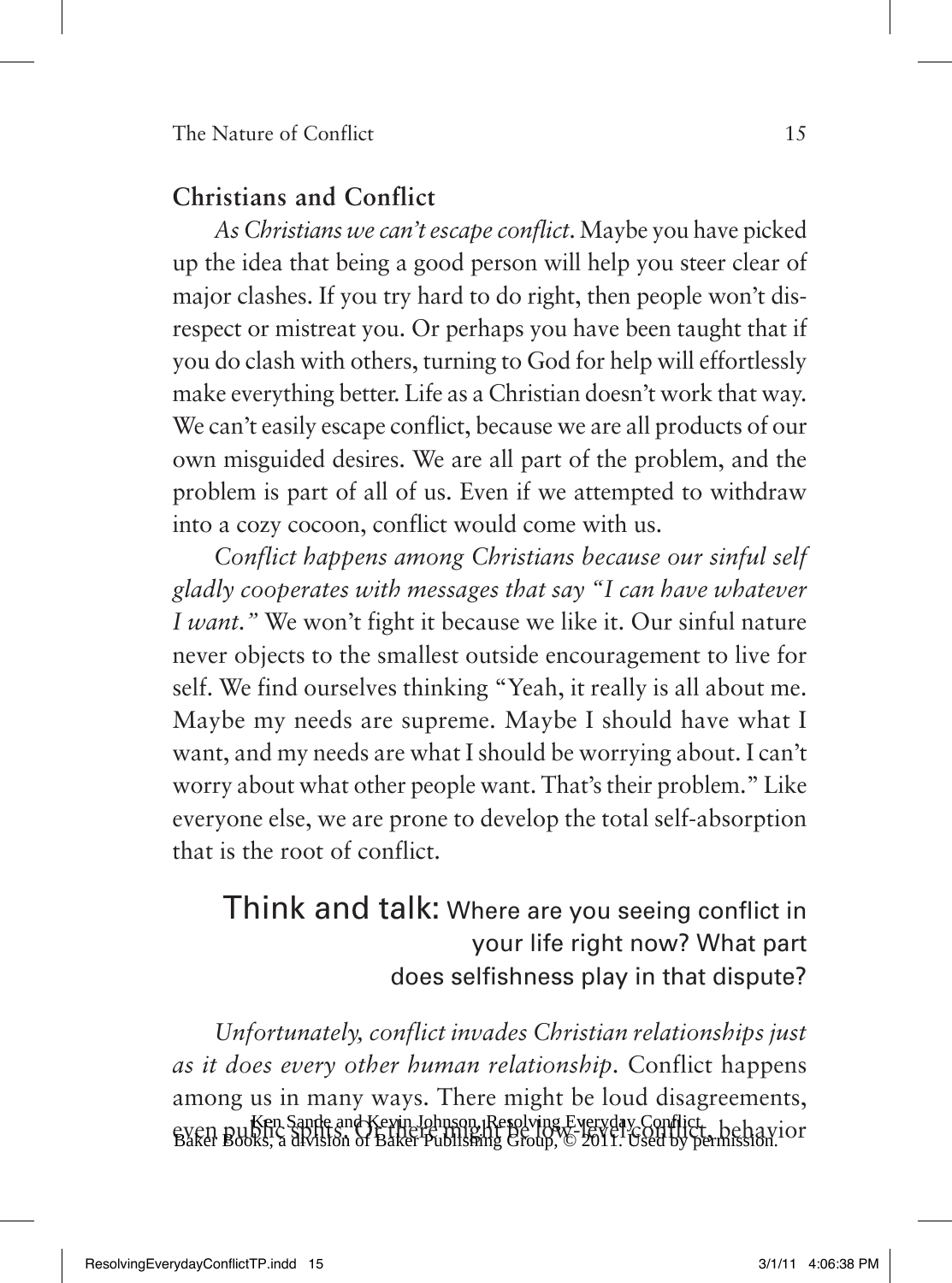like gossip, slander, backbiting, criticism, undermining, etc. When our ministry staff asks churches if they experience conflict, they sometimes say, "Absolutely not. No conflict here." We ask, "Any gossip?" They say, "Lots of gossip." We ask, "How about backbiting?" They nod. Soon people start to get the point. People fight over worship styles, building design, curriculum, and everything else. Christians face conflict like everyone else. Even if we see our own brokenness and dysfunction, we don't know how to fix it.

#### **Causes of Conflict**

*While many conflicts bring disastrous results, conflict isn't always bad.* Even the most mature of Christians experience conflict and can come out better for it. In the New Testament account of the early Christian church, we read that conflict erupted because some people complained that they were being shortchanged in the distribution of food (Acts 6). The apostles responded promptly and wisely, calling a meeting to encourage discussion and develop a solution. The result was that the congregation selected seven trusted men to oversee the distribution of food. Verses 5 and 7 tell us, "This proposal pleased the whole group. . . . So the word of God spread. The number of disciples in Jerusalem increased rapidly, and a large number of priests became obedient to the faith." Conflict, handled well, became beneficial.

*The Bible teaches that some conflicts come from God-given diversity.* Each of us is like a different part of the human body, an analogy Paul uses in 1 Corinthians 12:12–31. We each have an important role to play; we each bring different perspectives and gifts to life. This God-given diversity leads to natural differences.  $Sing, G$ od Ken Sande and Kevin Johnson, Resolving Everyday Conflict<br> $Sing, G$ od Created individuals and individual to all developed varying Baker Books, a division of Baker Publishing Group, © 2011. Used by permission.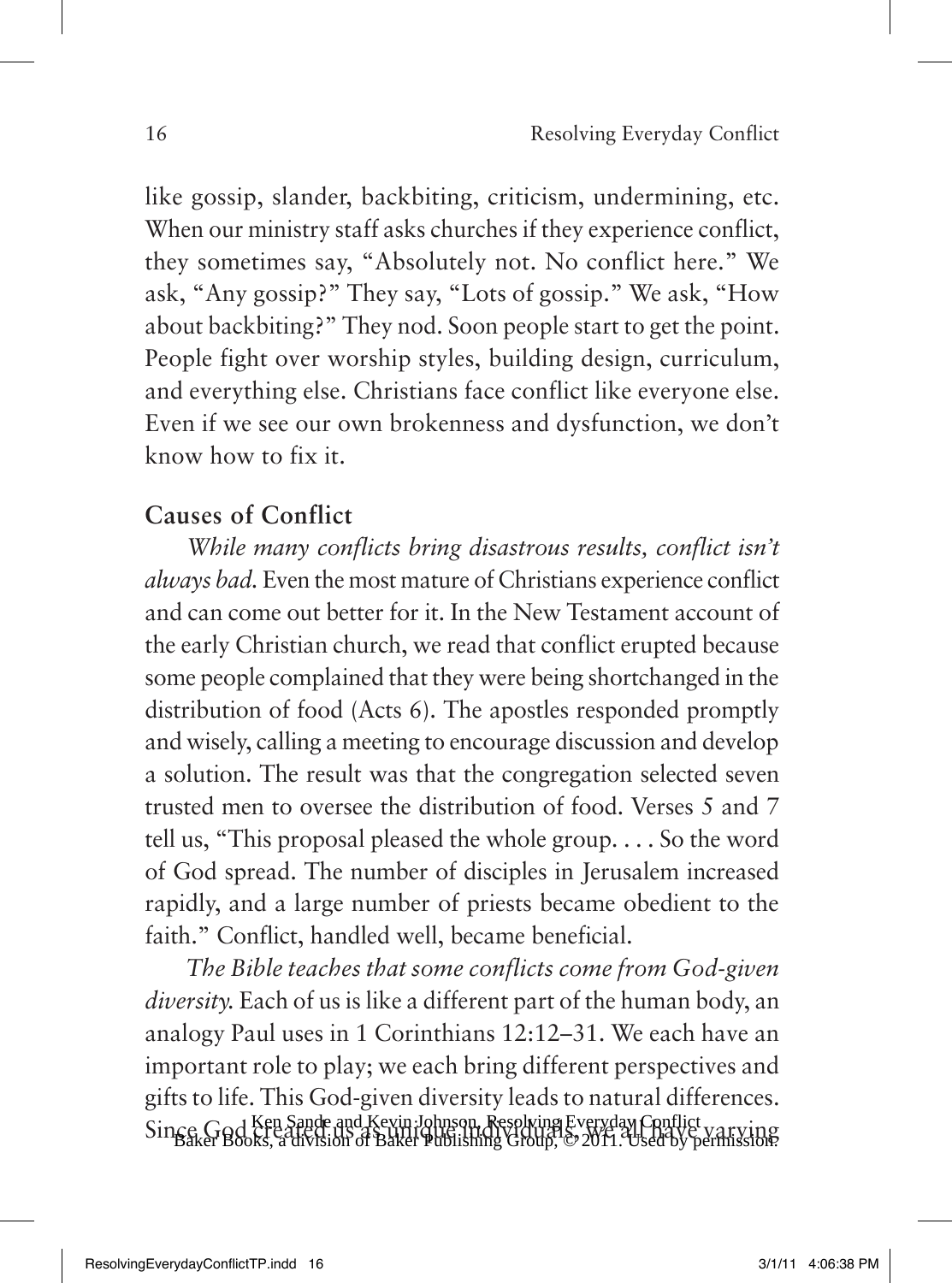opinions, convictions, desires, perspectives, and priorities. If we handle differences well, they stimulate dialogue, creativity, and change. They keep life interesting. Many of our differences aren't about right or wrong; they are simply the result of these God-designed personal preferences.

*What God desires is unity, not uniformity.* Instead of avoiding all conflicts or demanding that others always agree with us, we can celebrate the variety of God's creation and learn to accept and work with people who simply see things differently than we do. Unity means we are of one purpose, one mind, one heart. Uniformity means we are clones of each other, with everyone looking, thinking, and acting the same.

*Other conflicts result from simple misunderstandings.* There isn't a person on earth who communicates perfectly, whether speaking or listening. Countless conflicts arise when we think we have spoken and made ourselves clear—or we have listened and understood correctly—yet we jump to faulty conclusions. Our prejudices and impatience all feed our misunderstandings. Unfortunately, as fallen humans we tend to take offense and assume the worst. God wants us to assume the best until we actually know otherwise.

Although much conflict is the natural result of God-given diversity and simple misunderstandings, *many conflicts are the result of sinful attitudes and desires that lead to sinful words and actions.* 

All of us say and do self-motivated, self-centered, sinful things—and those things all trigger conflict. Think again about James 4:1–2: "What causes fights and quarrels among you? Don't they conflict Sande and Kevin Johnson, Resolving Everyday Conflict<br>Research online design of the want of the Will Have Will in Wall, want Baker Books, a division of Baker Publishing Group, © 2011. Used by permission.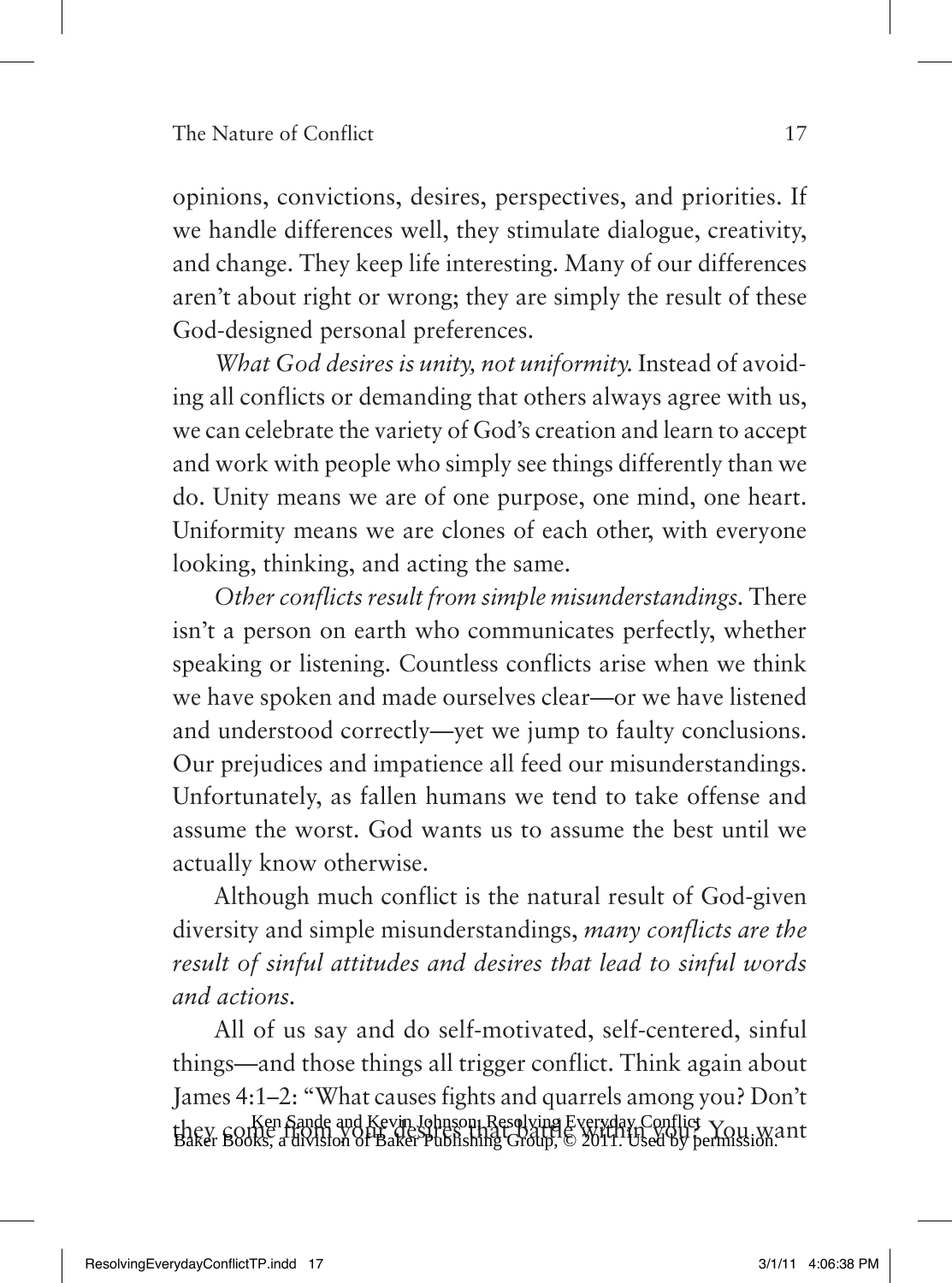something but don't get it. You kill and covet, but you cannot have what you want. You quarrel and fight." This verse provides crucial insights we will look at in greater detail in chapter 5. But for now we should be aware of three important facts:

- • People are different and want different things. *That's often the SPARK of conflict.*
- Differences get worse when sinful selfishness and pride drive our reactions. *That's the GASOLINE of conflict.*
- Destruction results when we fail to respond properly and allow our sinful desires to continue driving our words and actions. *That's the FIRE of conflict.*

The problem isn't where we start, but where we end up. The issue isn't that we're different; it's what we do with our disagreements. Seldom do we choose to lay down our rights and humbly work through our difficulties with others. Instead we say, "We're different. I'm right. I've got to win."

# spark gasoline fire

*We have natural differences—but our sinful nature is really what makes conflict so destructive.* This is where the biblical peacemaking process stands apart from almost all methods of secular conflict resolution. While those methods talk about resolving differences, they completely miss the sinful cravings that are the gasoline that turns conflict explosive. Secular conflict resolution tells you that personal differences are something Ken Sande and Keyin Johnson, Resolving Everyday Conflict<br>YOu, Can Superly that the biblical insight that that that that that the biblical insight that Baker Books, a division of Baker Publishing Group, © 2011. Used by permission.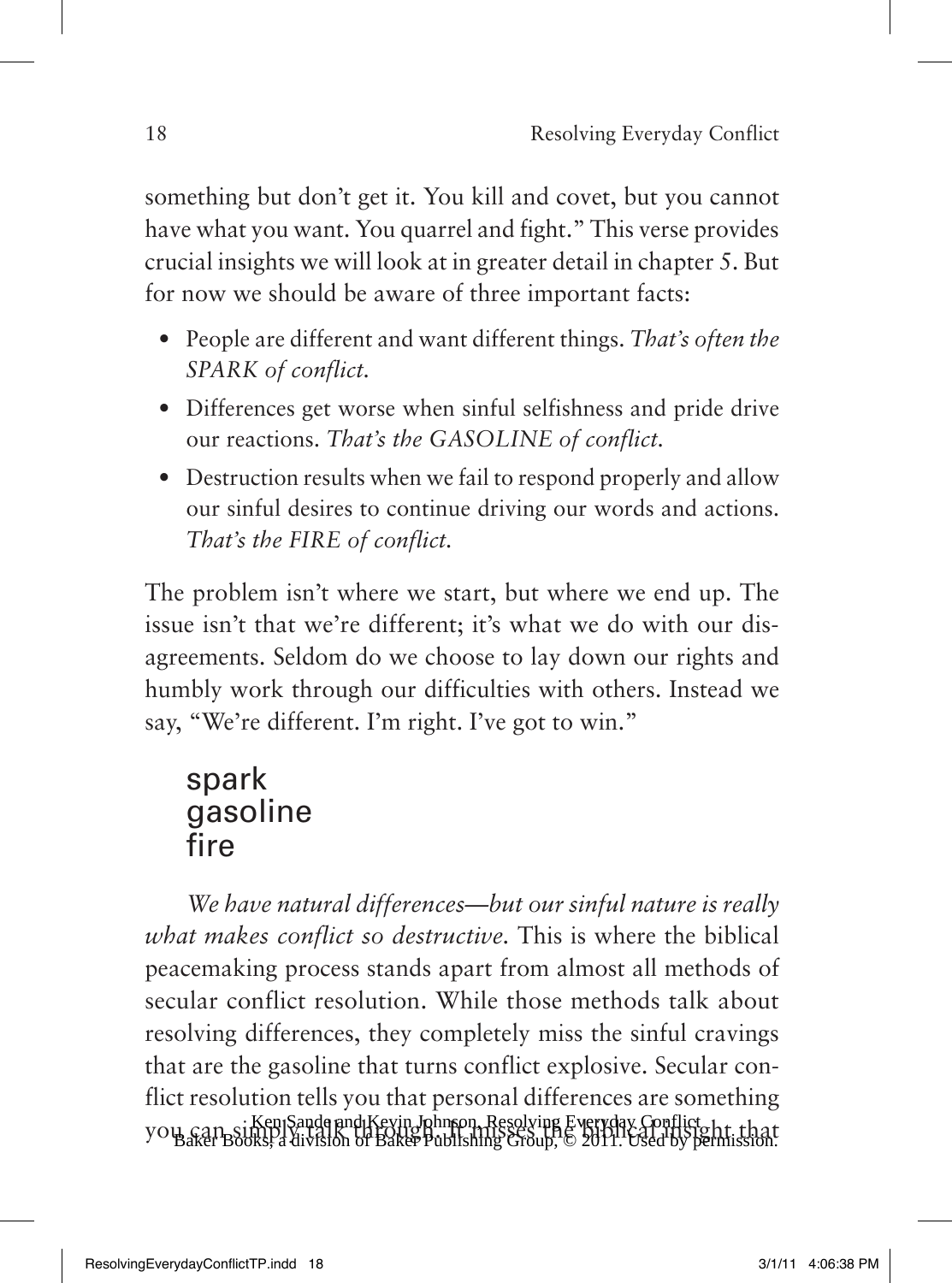sinful desires often trigger differences that can only be resolved by a change of heart.

*Our sinful desires fuel conflict in ways we probably haven't paused to understand.* When we want something but can't get it, our unmet desire can work itself deeper and deeper into our hearts. Our desire becomes a demand, something we sin to obtain or sin if we can't obtain. Our hearts become controlled by our craving, ruled by something we want or love, something we serve or trust, something we depend on for comfort. What has actually happened is this: We have made the thing we desire into an object of worship. We have elevated our desire into a false god, what the Bible calls an idol. Not an idol of wood, stone, or metal, but a desire or craving that controls our lives.

The sinful root of conflict is really idolatry. As Christians, we know we should want what God wants, but when we allow an idol to control our hearts, we only want what *we* want. The one cure for idolatry is to look to God himself, returning him to his rightful first place in our lives and deciding we want his will for us above any other desire.

# Think and talk: When in your life have you seen a desire grow into an idol?

The world around us doesn't help us put God at that rightful first place in our lives. Notice that while we are in conflict, the messages we hear pump on more and more gasoline. They echo back to us what our sinful nature is already saying: "You deserve it." "Stand up for yourself." "Don't get mad; get even." "Call 1-800-LAWYERS." It's tough to stand up to these messages. As people, Ken Sande and Keyin Johnson, Resolving Everyday Conflict<br>Reople, Our distant is Rabel bundening Grand Grand Cathoring supplements Baker Books, a division of Baker Publishing Group, © 2011. Used by permission.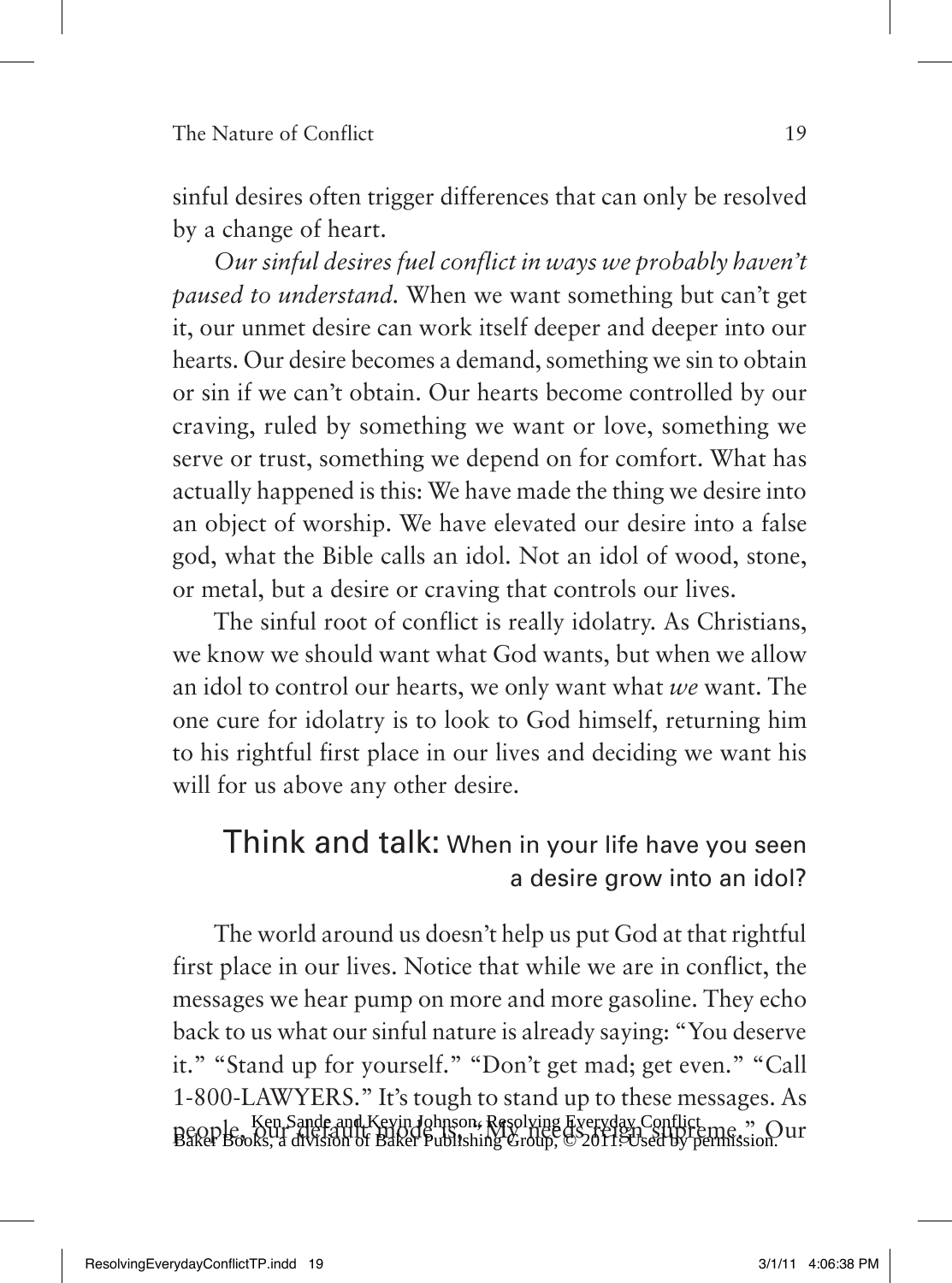sinful selves tell us we have the right to do what we want, and hardly anyone will tell us to look out for someone else. No one ever says to look out for number two; it's always, "Look out for number one." The resulting conflagration can set aflame every part of life, causing every kind of conflict and pain.

## **The Good News about Conflict**

*Jesus said that our response to conflict can prove we are his followers.* Not long before his death, Jesus told his closest followers, "By this all men will know that you are my disciples, if you love one another" (John 13:35). Right before soldiers arrested Jesus and took him away to the cross, he prayed for believers in all times and places, pleading, "May they be brought to complete unity to let the world know that you sent me and have loved them even as you have loved me" (John 17:23). Jesus is predicting that the world will never know any real harmony apart from him. The world will be conflicted, just as we see it in homes, schools, offices, or neighborhoods. Yet our love as believers will prove to the world that we are Christians. Not only that, but our love for each other points to God himself. People who witness our love see his love.

*The good news is that conflict doesn't need to ruin our lives.* The grand theme of the Bible is reconciliation. We only have to read about four pages into the Bible—approximately five hundred words—before we see mankind leap into sin and experience separation from God and each other. Yet the whole of the rest of Scripture discloses God's incredible plan to bring back to himself a human race that willfully walked away from him.

The g Ken Sande and Keyin Johnson, Resolving Everyday Conflict<br>The gospel is both Brital Polyiching in Still Halland, Retween Baker Books, a division of Baker Publishing Group, © 2011. Used by permission.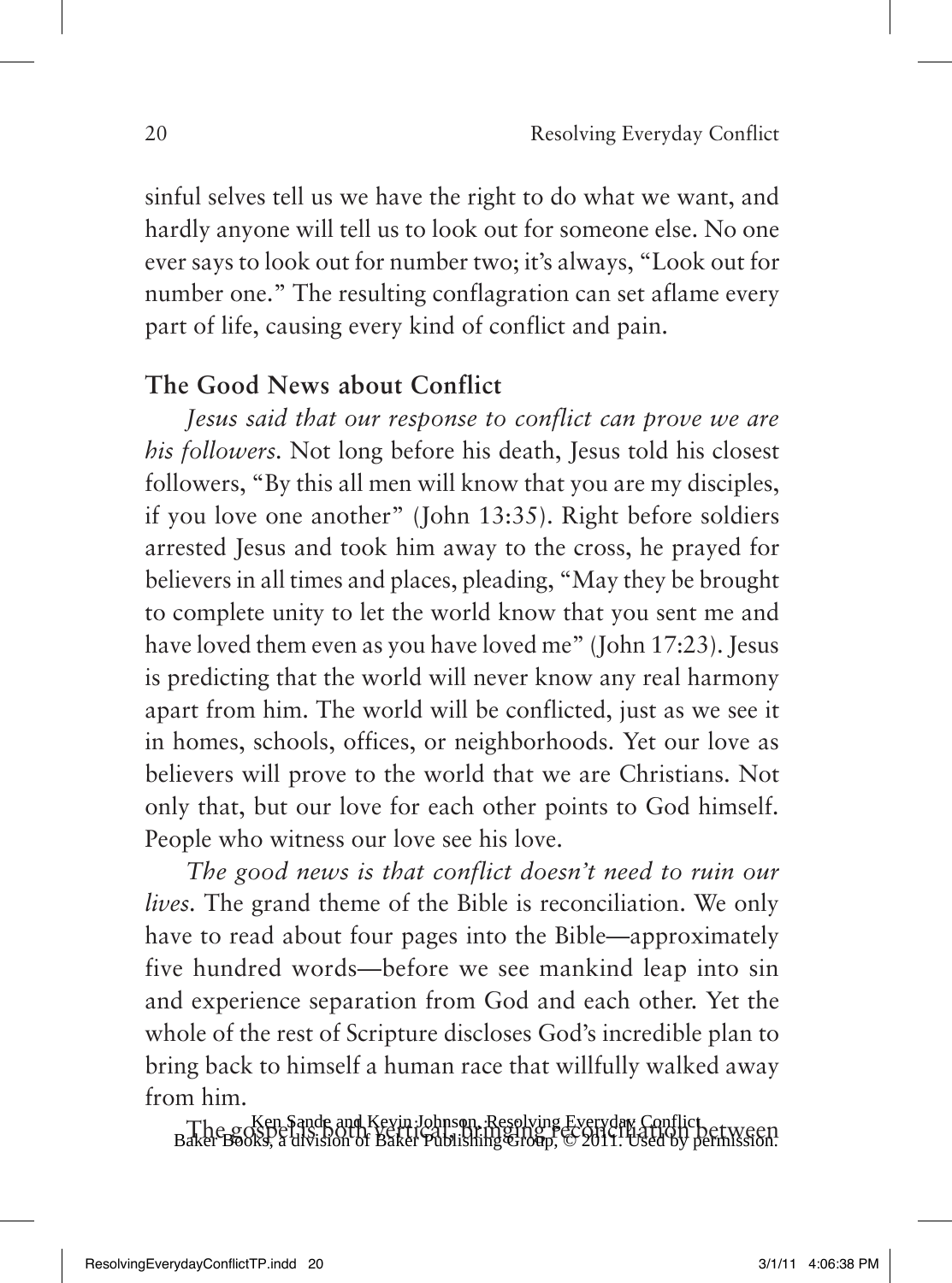God and human beings, and horizontal, bringing peace between individual people and groups. That's the amazing hope of the gospel. So there is no reason why Christians can't experience complete relational health with each other—and to the extent it depends on them, with non-Christians (Romans 12:18). We don't have to suffer with broken relationships. We don't have to live the way the world does.

Think and talk: How much hope do you have that God can empower you to resolve conflicts? Why do you have that expectation?

#### **Overcoming Conflict**

*Unresolved conflict brings tragic results.* When people lock horns at home or work, with friends, or in a courtroom, relationships are often severely damaged. Conflict robs us of time, energy, money, and opportunities. When we pause and realize the destructive nature of conflict, we discover how desirable peace really is.

Corlette and I found that our conflict over where to eat was a symptom of the selfish desires that sometimes ruled our hearts and spilled over into our marriage. As God convicted us of our sin, we confessed that we let selfish desires control our hearts, and we determined to find our complete fulfillment in him alone. We also asked God to reprogram our hearts so that we found more joy in pleasing him and serving the other person than we did in getting our own way. Little by little, God changed our hearts and gave us power to love in ways we thought were : Wen Sande and Kevin Johnson, Resolving Everyday Conflict<br>HUDOBSUDE 4 division of Bullar Phylishing Conflict of the Hughel Courselves, Baker Books, a division of Baker Publishing Group, © 2011. Used by permission.